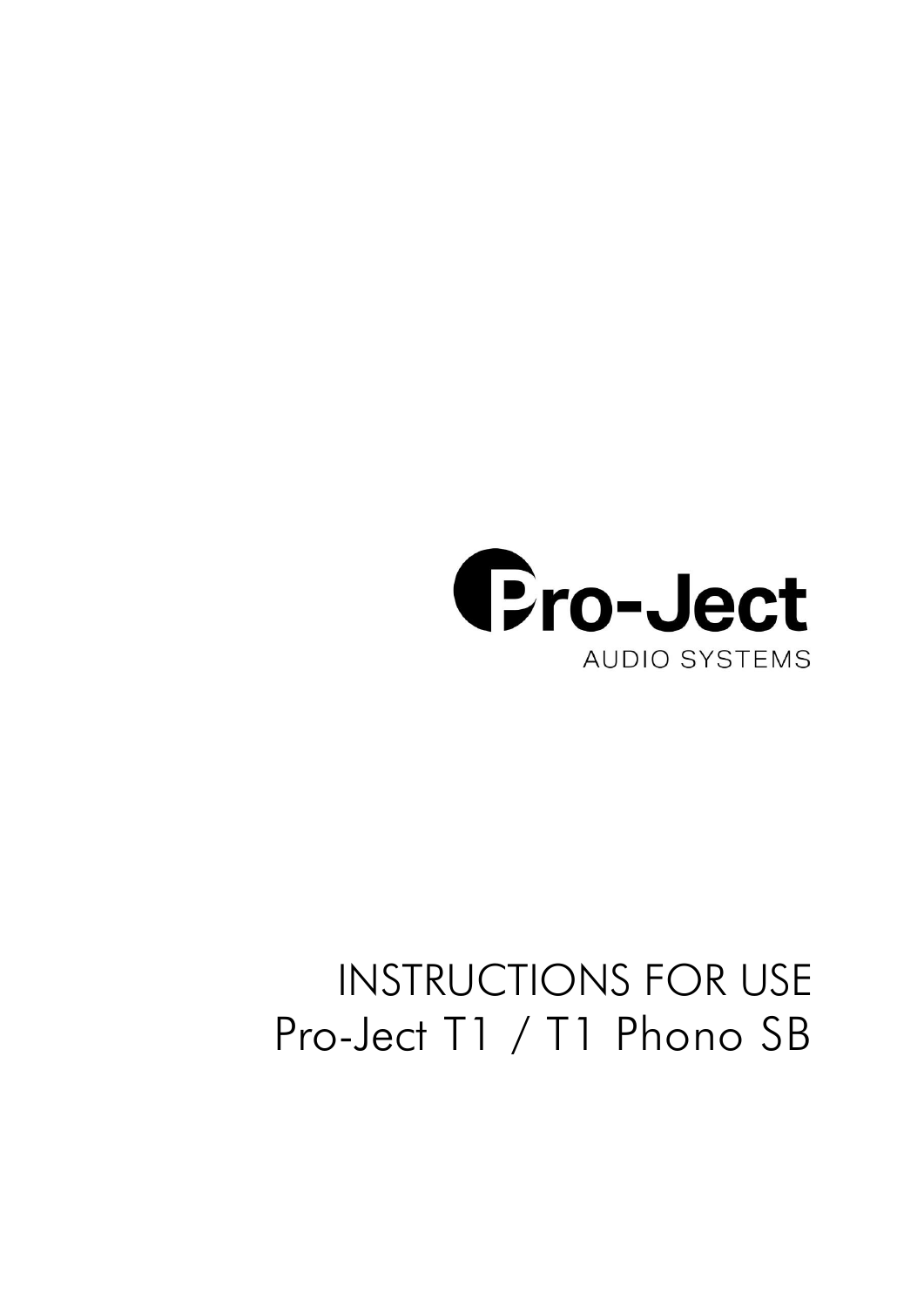Dear Music Lover,

Congratulations and thank you for choosing Pro-Ject Audio Systems record player.

Your Essential III turntable has been handcrafted and rigorously tested by skilled technicians to give you years of enjoyable, trouble free service.

Please contact your dealer if you require additional assistance.

### Important:

Your turntable was shipped partially disassembled in order to avoid damage to sensitive parts. Please check immediately to make sure that neither the packaging nor the device was damaged in transit. If you are missing parts or if the unit is damaged, please do not operate and contact your dealer.

| Contents                                   |   |  |
|--------------------------------------------|---|--|
| Product illustrations                      |   |  |
|                                            |   |  |
| General setup                              |   |  |
| 5<br>Platter and drive belt installation   |   |  |
| 2. Cartridge installation, stylus exchange | 5 |  |
| 3. Vertical Tracking Force setting (VTF)   | 6 |  |
| Maintenance and cleaning<br>4.             |   |  |
| 5. Specific turntable informations         |   |  |
| Q)                                         |   |  |
| T1 PHONO SB<br>b)                          | 8 |  |
| Technical parameters                       | 9 |  |
| Troubleshooting, warranty, service         |   |  |
| Exploded view of the packaging             |   |  |

Please do your part to help protect the environment:

Disposal of packaging material:

Pro-Ject packaging is carefully designed to protect your component from damage in transit and you are strongly urged to keep the original packaging in order to safely ship or otherwise transport your turntable in the future.

However, the packaging materials were chosen to be environmentally friendly, so if you must discard the packaging, please recycle.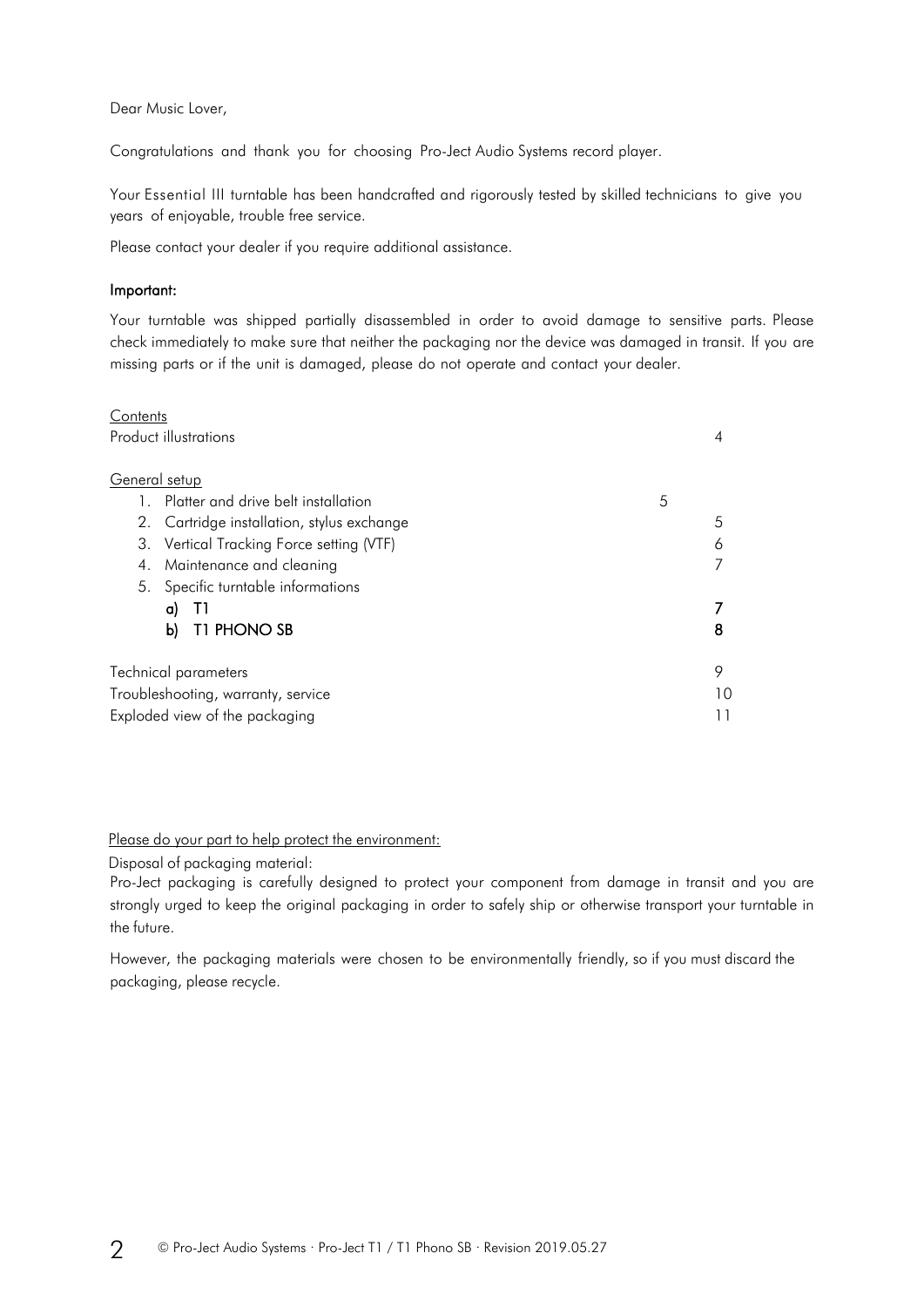## GENERAL INFORMATIONS

### Controls, features and connections

- PLATTER & FELT MAT
- 2 CHASSIS
- MOTOR WITH PULLEY
- SUB PLATTER
- DRIVE BELT
- TONEARM COUNTERWEIGHT
- TONEARM LIFT LEVER
- TONEARM REST / REMOVABLE TRANSPORT LOCK
- TONEARM TUBE
- HEADSHELL WITH FINGER LIFT AND PRE-MOUNTED ORTOFON CARTRIDGE
- LID
- 13 LID HINGES
- HINGE FASTENERS
- POWER SUPPLY SOCKET

### Accessories

- 2 SINGLE ADAPTOR
- ALLEN KEY 1,5mm
- COUNTERWEIGHT no. 56 (already mounted and pre-adjusted)
- TWO-POINT CARTRIDGE ALIGNMENT PROTRACTOR
- CONNECTION CABLE (CONNECT IT E RCA)
- INSTRUCTION FOR USE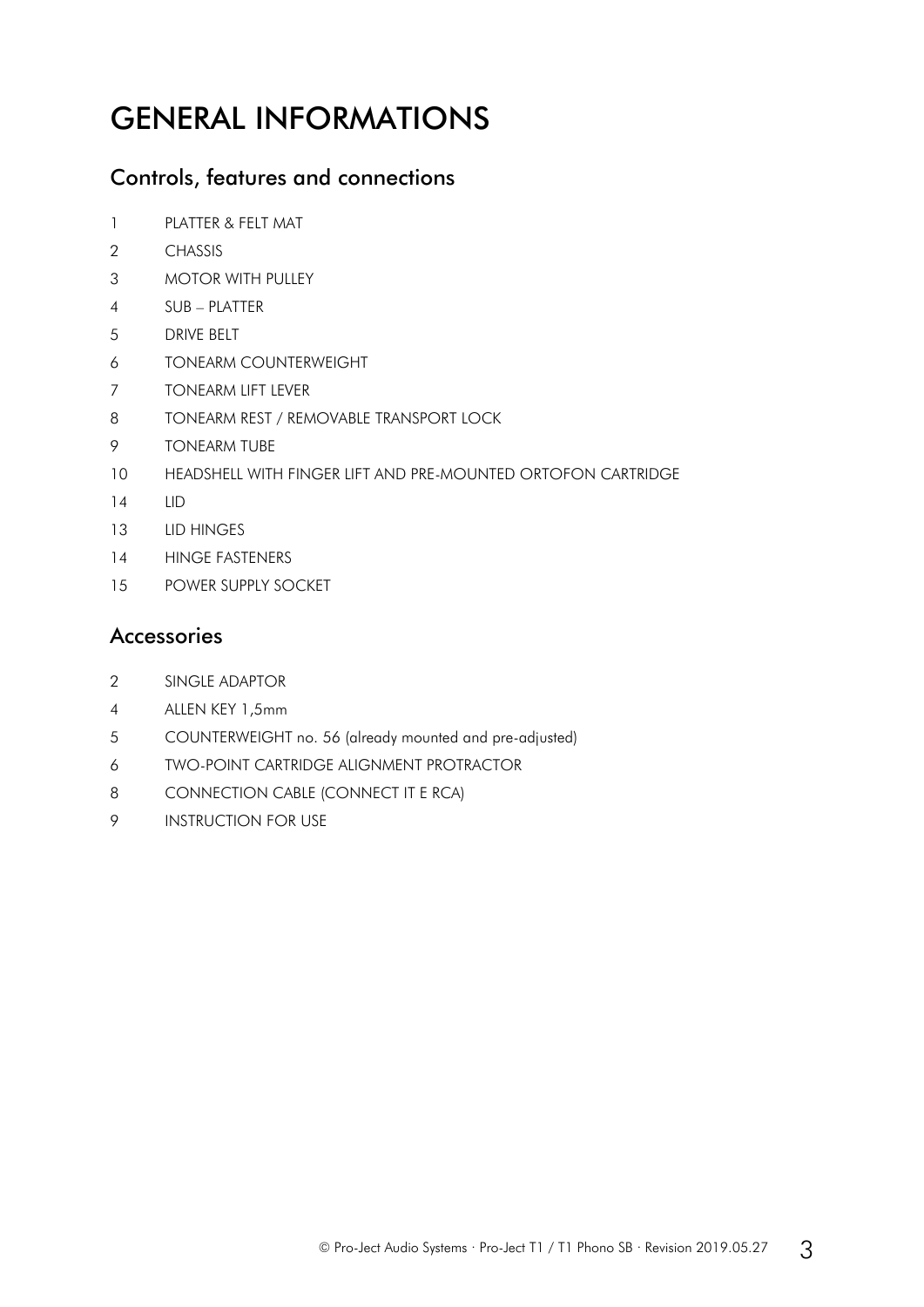

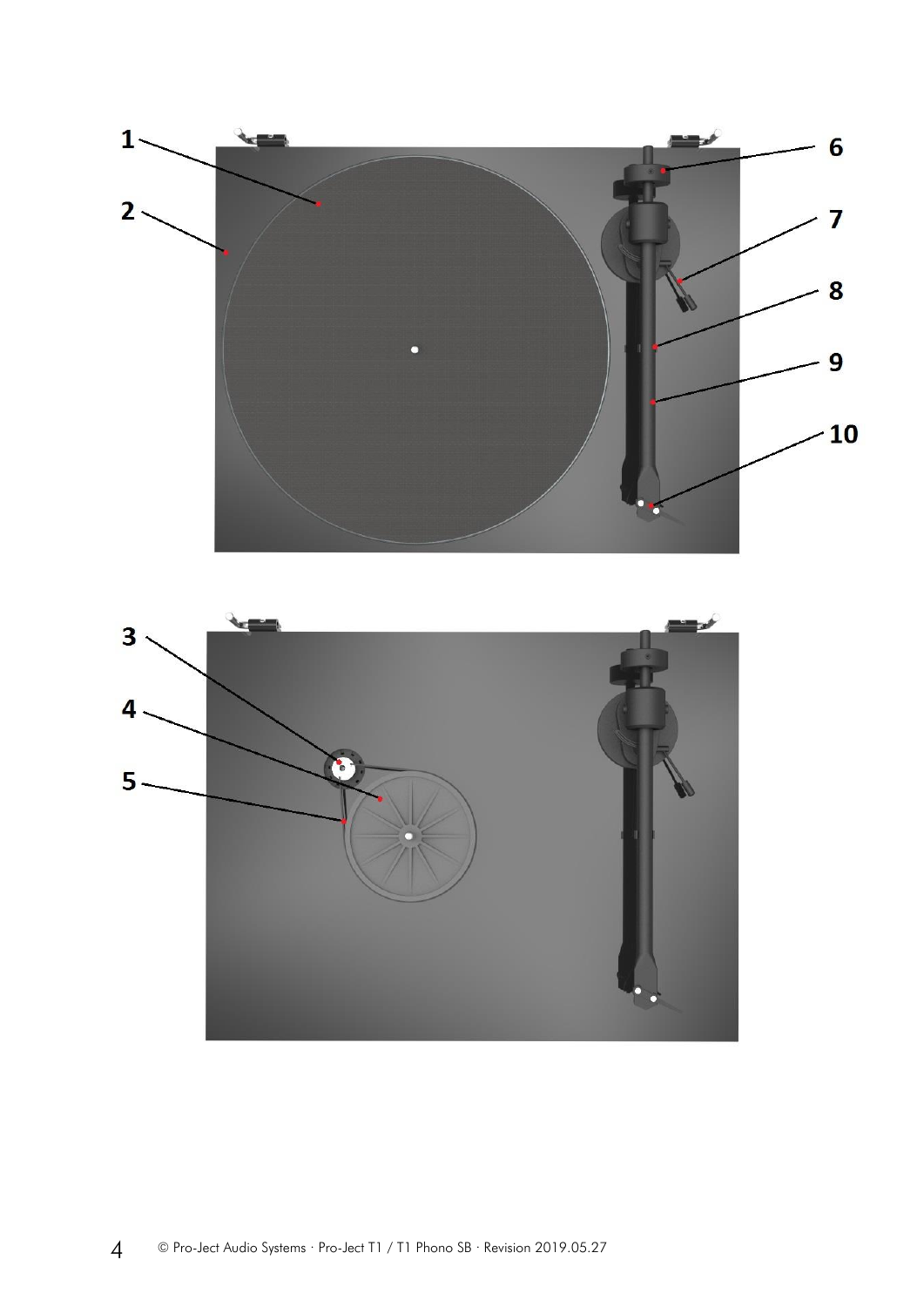### SETUP

### 1. Platter and drive belt installation

Please remove drive belt from accessories box and install it as shown in the following ilustration. Put the felt mat on the top of the platter.



### 2. Cartridge installation, stylus exchange

\* If you purchased this turntable in a package that included the cartridge, this has already been done for you.

Install the cartridge into the aluminium headshell, using the appropriate hardware included with your cartridge. All cartridges with half inch mounting holes can be fitted.

Connect the cartridge as indicated below:

| White | left channel L+ |
|-------|-----------------|
|       |                 |

- Red right channel R+
- Green right channel R-
- Blue left channel L-

For correct cartridge alignment, use the two-point cartridge alignment protractor provided with your T1 accessories. If unfamiliar with two-point setup, please refer to your dealer.

A damaged or worn stylus may harm your record collection and should be replaced. Please remove stylus protection before pulling the stylus from the cartridge and replace for a new one. Stylus type is exchange for pre-mounted cartridge Ortofon OM 5e: Stylus OM 5e. If in doubt, consult your local dealer or distributor.

### 3. Vertical Tracking Force setting (VTF)

\* This setting is only neccessary when you decided to repalce your cartridge. For factory fitted cartridge, VTF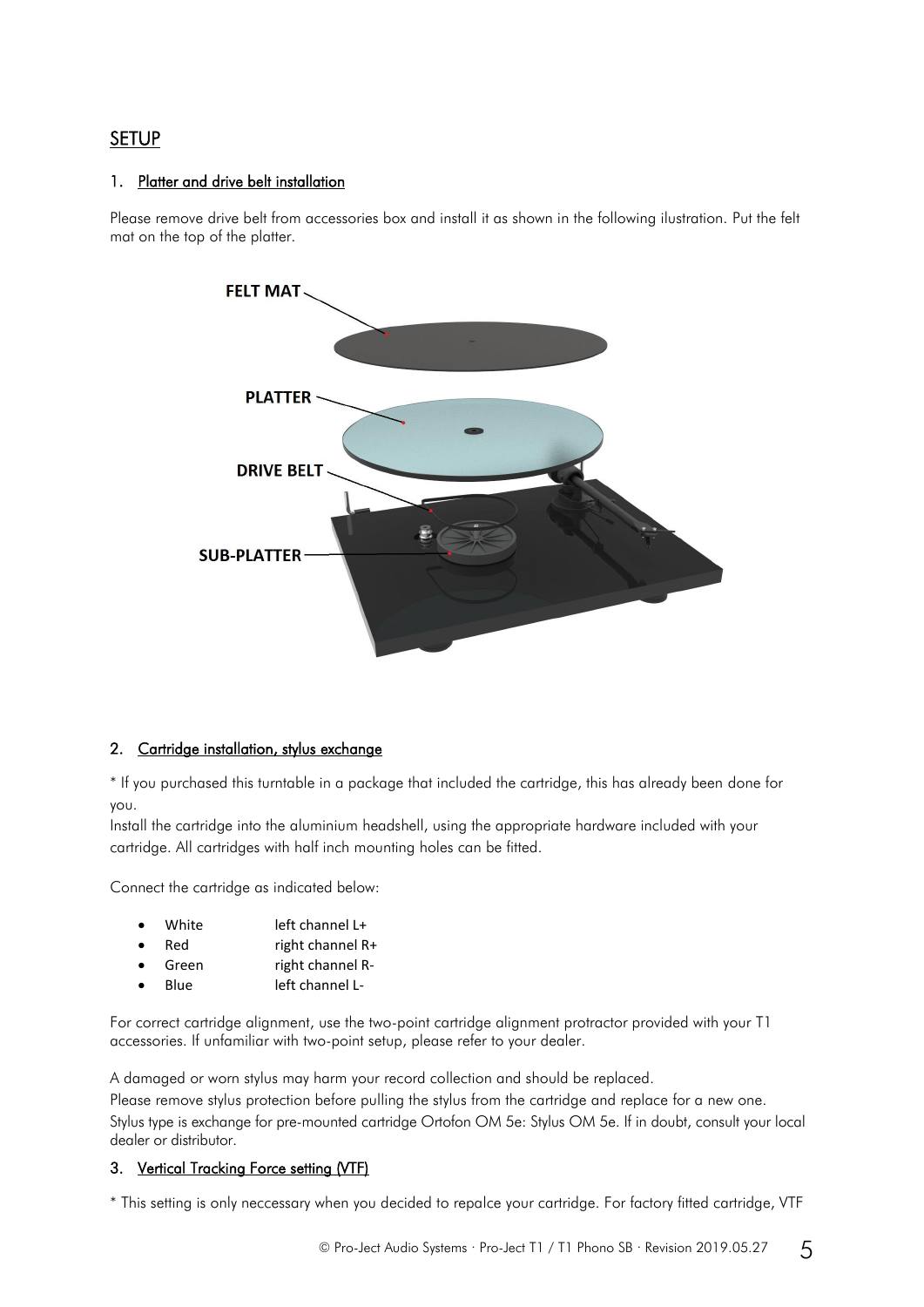was perfectly pre-set already.

Before setting the Vertical Tracking Force, confirm the exact weight of your cartridge.

Pushing carefully, move the counterweight onto the rear end of the counterweight support rod as shown in the illustration below. Place the stylus pressure gauge onto the platter. To set the required VTF, lower the tonearm lift lever as indicated in the illustration and place the tip of the stylus exactly in between the two points marked 15mN and 20mN.

If the stylus gauge becomes level, then the correct pressure has been achieved. However if the there is insufficient or excessive pressure the gauge will either not move or tilt down.



To adjust the amount of pressure, carefully move the counterweight (11) along the support rod, until the stylus pressure is sufficient to raise the pressure gauge to the level position. Moving the counterweight (6) away from the cartridge will reduce pressure and towards will increase pressure. Finally secure the counterweight (6) using hexagonal key provided.



### 4. Maintenance and cleaning

Your record player requires little or no regular maintenance. Remove dust with a slightly moistened antistatic cloth. Never use a dry cloth because this will create static electricity which attract more dust! Antistatic cleaning fluids are available at specialist stores but must be applied sparingly to avoid damage to rubber parts. It is recommended to fit the needle cover before cleaning or maintenance is carried out to avoid damage. If the player is not used over a long period of time the drive belt can be removed to prevent unequal stretching.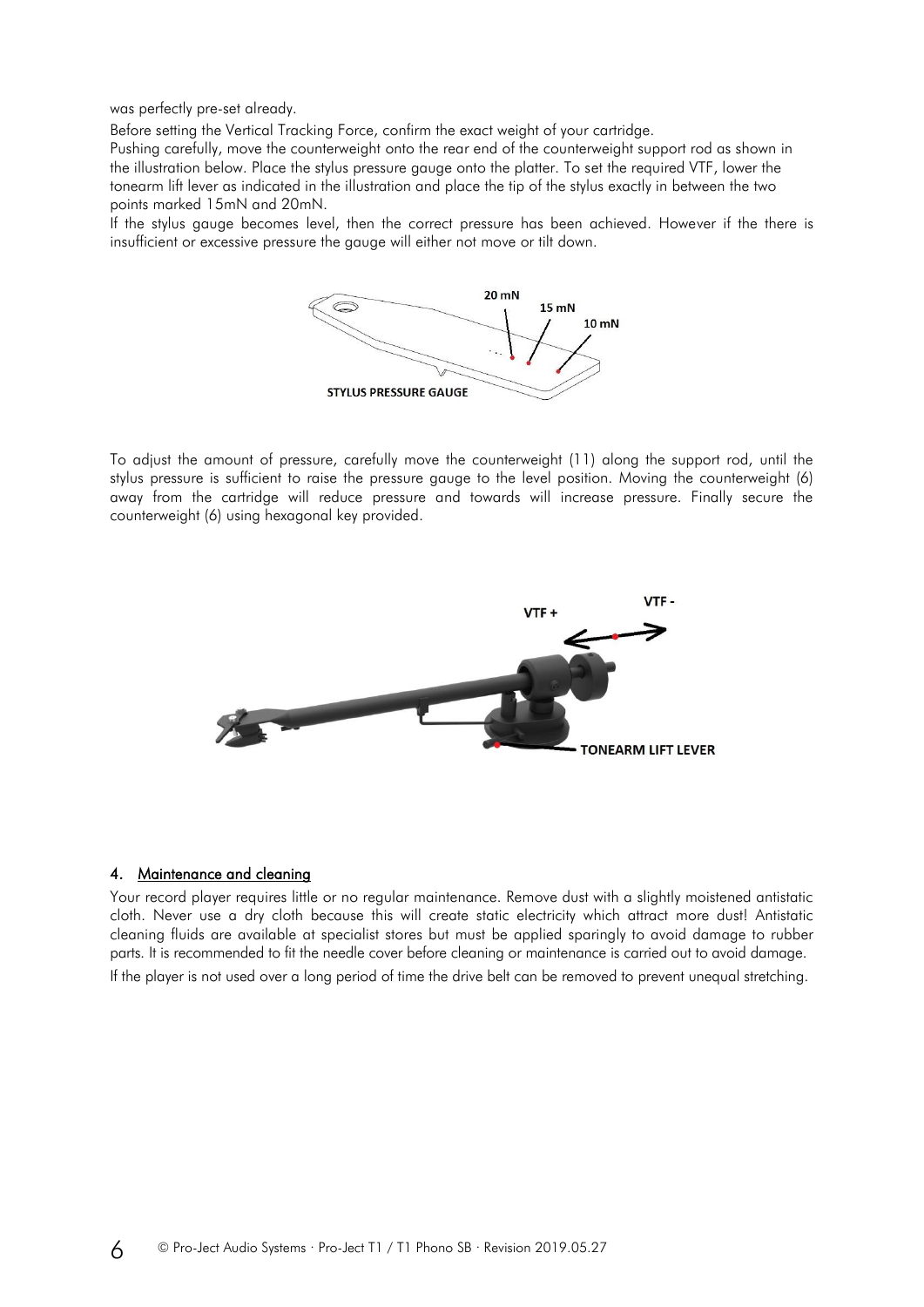## T1 SPECIFIC INFORMATIONS

### Controls, features and connections

- 1 ON/OFF SWITCH
- 2 DOUBLE STEP PULLEY
- 3 OUTPUT CABLE CONNECT IT E
- 4 DIRECT POWER CORD



### Switching on and off

Pressing the ON/OFF switch alternately starts or stops the motor.

### Changing replay speed

To play 45 r.p.m., put the drive belt over the larger diameter part of the motor pulley. To revert to 33 r.p.m. repeat the proceedings using the smaller step on the pulley.

### Connection to the amplifier

The record player has a captive tonearm signal lead for connection to the amplifier. Use the Phono input on your amplifier. Make sure that the phono input offers correct matching and amplification for the type of cartridge used. Line inputs (such as CD, Tuner, Tape or Video) are not suitable.

Take care to connect the left and right channels correctly. The right channel is usually marked red, the left channel black or white. Check the manual supplied with your amplifier for relevant information. The earthing wire of the tonearm lead should be connected to the earth terminal on your amplifier (if provided).

If your amplifier does not have an input suitable for phono cartridges you will require a separate phono amplifier stage for MM or MC cartridges which is then connected between the record player and a free line level input of the amplifier..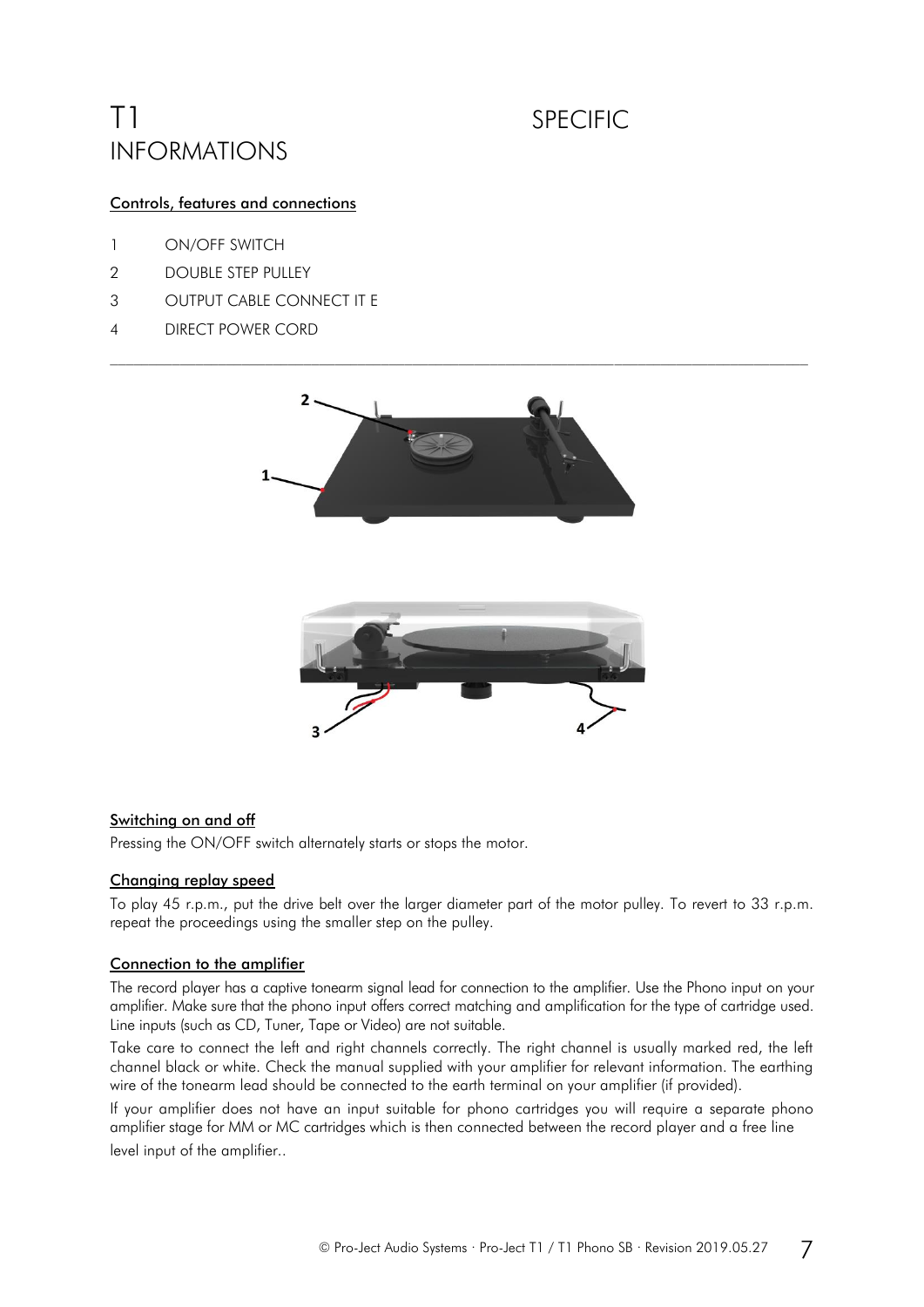## T1 Phono SB SPECIFIC INFORMATIONS

### Controls, features and connections

- 1 ON/OFF SWITCH
- 2 MOTOR PULLEY
- 3 SPEED SELECTOR
- 4 PHONO/LINE OUTPUT, EARTH CONNECTION
- 5 PHONO/LINE OUTPUT SWITCH
- 6 POWER SUPPLY SOCKET



### Switching on and off, changing replay speed

Pressing the ON/OFF switch starts the motor of the turntable. Pressing the speed selector selects between 33 r.p.m. and 45 r.p.m. The selected speed is shown respectively by the flashing LED. When the platter has attained full speed, the LEDs stop flashing.

### Connection to the amplifier

The record player has gold plated female RCA phono sockets and possibility to choose between Phono and LINE output. With LINE OUT on, you can use a line input (such as AUX, CD, Tuner, Tape or Video) on your amplifier. With PHONO OUT on, you can use your own phono pre-amplifier (sometimes labelled gram, disc or RIAA).

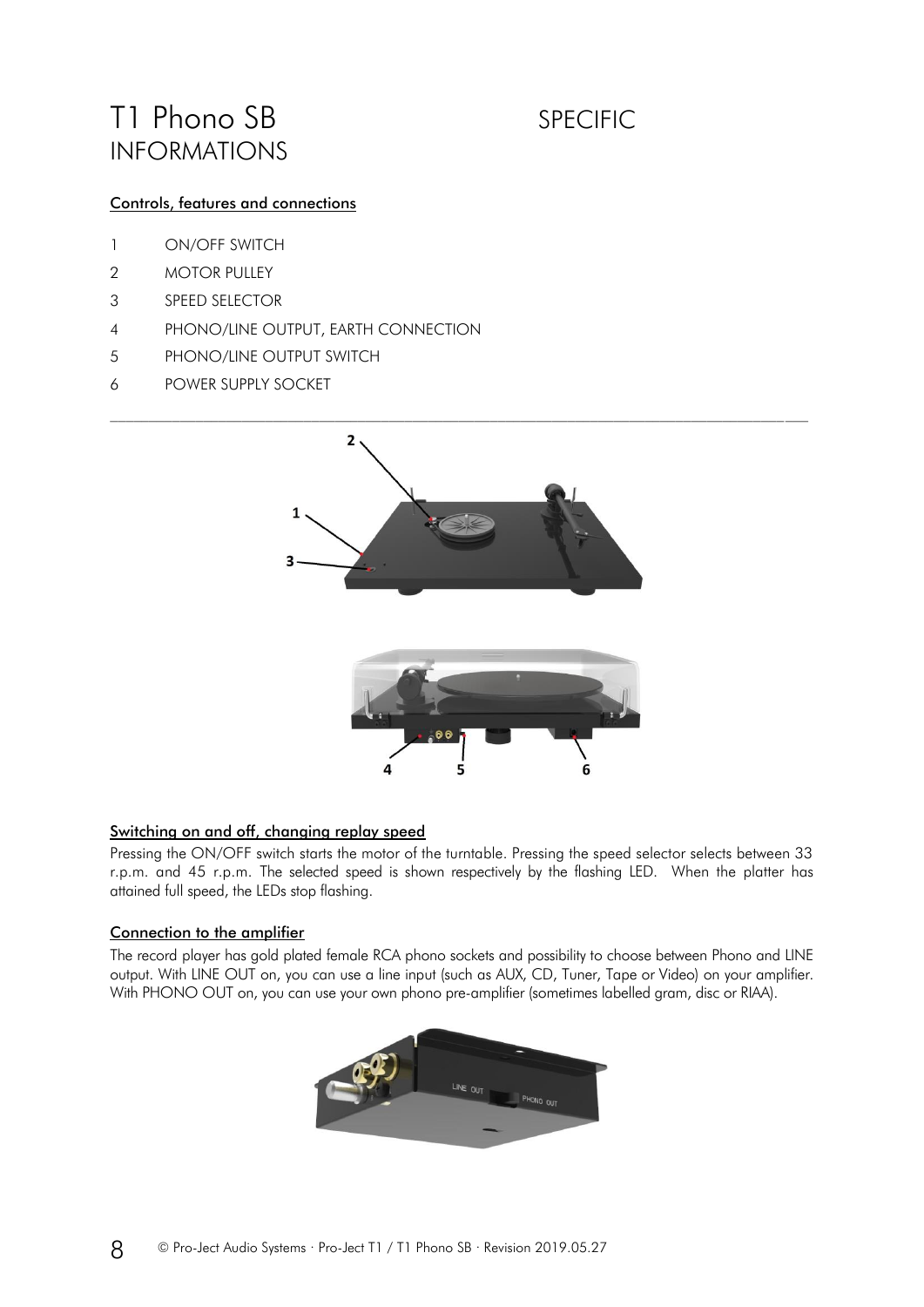Take care to connect the left and right channels correctly. The right channel is usually marked red, the left channel black or white. The earthing wire of the tonearm lead should be connected to the earth terminal on your amplifier (if provided).

### Technical specifications Pro-Ject T1 Phono SB / Pro-Ject 8.6

| Nominal speeds                                     | 33/45 r.p.m.                                           |
|----------------------------------------------------|--------------------------------------------------------|
| Speed variance                                     | 33: $\pm$ 0.70% 45: $\pm$ 0.60%                        |
| Wow and flutter                                    | $33: \pm 0.25\%$ 45: $\pm 0.23\%$                      |
| Signal to noise                                    | -65dB                                                  |
| Effective tonearm mass                             | 8.0q                                                   |
| Effective tonearm length                           | $8.6^{\circ}$ (218,5mm)                                |
| Overhang                                           | 22,0mm                                                 |
| Power consumption                                  | 4.5W                                                   |
| Outboard power supply                              | 15V/800mA DC, suitable for your country's mains supply |
| Dimensions ( $W \times H \times D$ )               | $420 \times 112 \times 330$ mm                         |
| Weight                                             | 5,0kg                                                  |
| Dimensions packaging (W x H x D) 488 x 235 x 393mm |                                                        |
| Weight incl. packaging                             | 7,0kg                                                  |

### Technical specifications MM-Cartridge Ortofon OM 5E

| 20-25.000Hz                             |
|-----------------------------------------|
| 22dB/1kHz                               |
| 4mV                                     |
| 47kohms/amplifier connection – MM-input |
| $20 \mu m/mN$ – elliptical              |
| 17,5mN                                  |
| 5 <sub>q</sub>                          |
|                                         |

### Technical specifications MM phono pre-amplifier

| Gain                             | 34dB                         |
|----------------------------------|------------------------------|
| Output voltage typically         | 200mV/1kHz at 5mV/1kHz input |
| Input impedance                  | 47kohms/100pF                |
| Noise floor                      | -68dB                        |
| RIAA-equalisation curve accuracy | 20Hz-20kHz / max. 0,5dB      |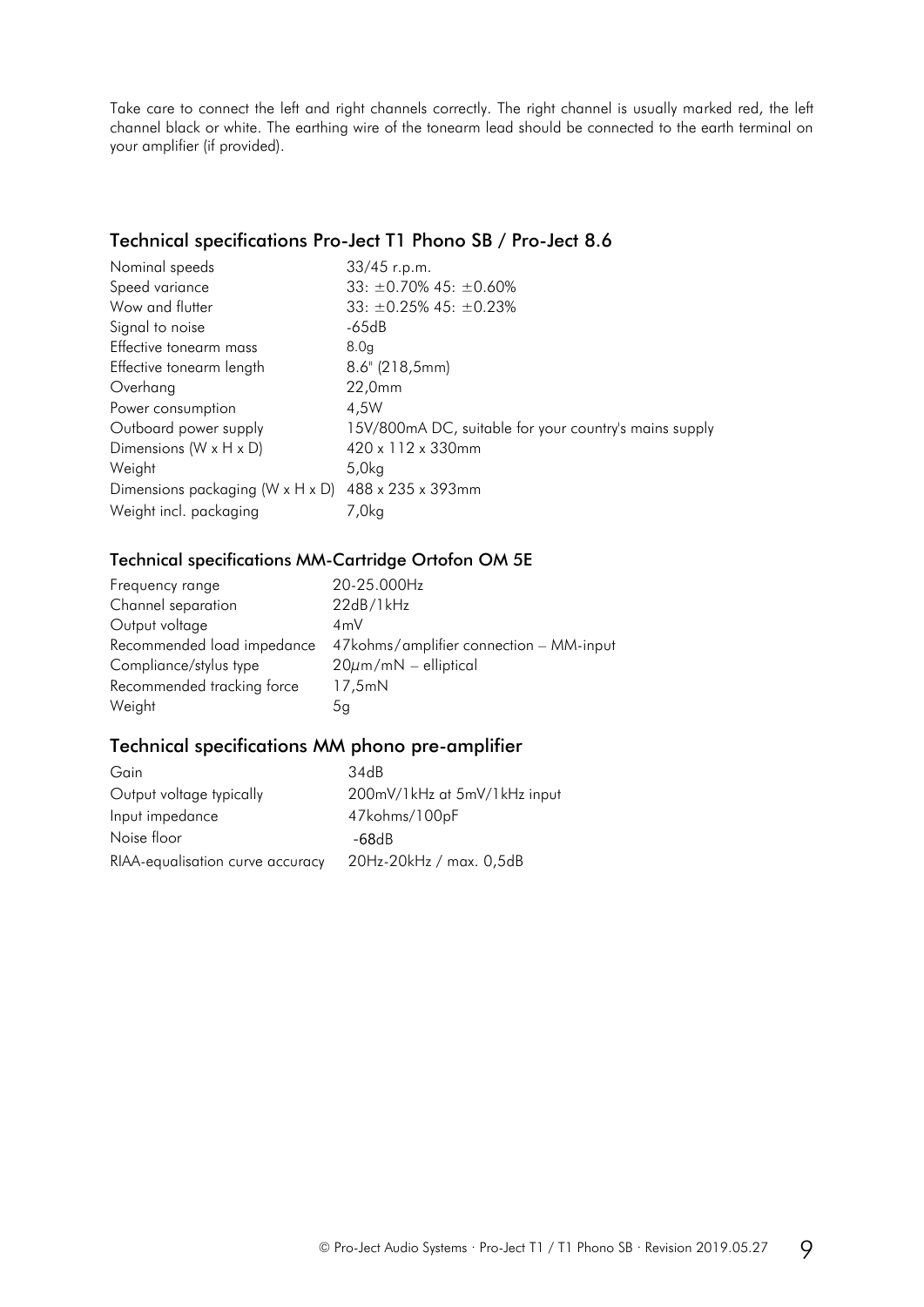### Potential incorrect use and fault conditions

Pro-Ject turntables are manufactured to the highest standards and undergo strict quality controls before leaving the factory. Faults that may possibly occur are not necessarily due to material or production faults but can sometimes be caused by incorrect use or unfortunate circumstances. Therefore the following list of common fault symptoms is included.

### The platter doesn't turn although the unit is switched on:

The unit is not connected to the mains power supply. No mains at the socket. Drive belt is not fitted or has slipped off.

### No signal through one or other channel or both channels:

No signal contact from the cartridge to the internal tonearm wiring or from that to the arm lead or from that to the phono box or between that and the amplifier. This could be due to a faulty plug, broken wire or solder joint or simply loose plug/socket connection. Phono input not selected at amplifier.

Amplifier is not switched on.

Amplifier or speakers are defective or muted.

No connection to the loudspeakers.

### Strong hum on phono input:

No earth connection from cartridge or arm or arm cable to amplifier, or earth loop.

### Distorted or inconsistent sound from one or both channels:

Record player is connected to wrong input of amplifier, or MM/MC switch incorrectly set. Needle or cantilever damaged.

Wrong r.p.m., drive belt overstretched or dirty, platter bearing without oil, dirty or damaged

### Service

Should you encounter a problem which you are not able to alleviate or identify despite the above information, please contact your dealer for further advice. Only when the problem cannot be resolved there should the unit be sent to the responsible distributor in your country.

Guarantee repairs will only be affected if the unit is returned correctly packaged. For this reason we recommend keeping the original packaging.

Never return a record player without making sure that is it safely disassembled and correctly packaged in the original packaging according to the diagrams on the last page of this user guide. Please remove these parts and pack them separately: lid, counterweight, anti-skating weight and belt.

Fit the cartridge protection cap and the transport lock for the tonearm tube, prior to carefully packaging the record player.

### **Warranty**



*The manufacturer accepts no responsibility for damage caused by not adhering to these instructions for use and/or by transportation without the original packaging. Modification or change to any part of the product by unauthorized persons, release the manufacturer from any liability over and above the lawful rights of the customer.*

Pro-Ject Audio Systems is a Registered Trademark of H. Lichtenegger.

This guide was produced by: Pro-Ject Audio Systems Copyright © 2019. All rights reserved.

The information was correct at the time of going to press. The manufacturer reserves the right to make changes to the technical specification without prior notice as deemed necessary to uphold the ongoing process of technical development.